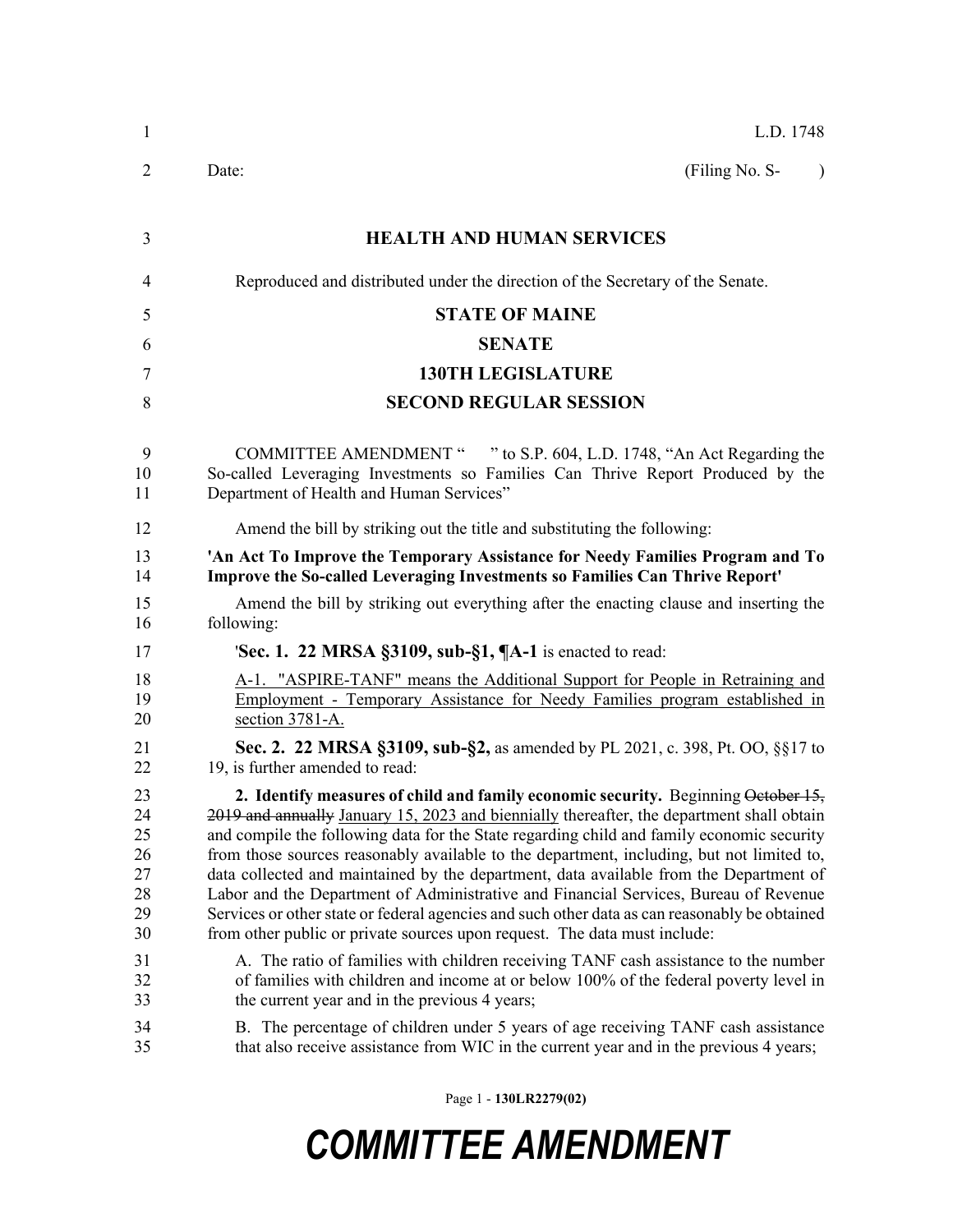| 1<br>$\overline{2}$ | C. The percentage of children under 5 years of age receiving SNAP benefits that also<br>receive assistance from WIC in the current year and in the previous 4 years;        |
|---------------------|-----------------------------------------------------------------------------------------------------------------------------------------------------------------------------|
| 3                   | D. For all families for whom TANF cash assistance has terminated:                                                                                                           |
| 4<br>5              | The number and percentage of families with no quarterly earnings from<br>(1)<br>unsubsidized employment:                                                                    |
| 6                   | (a) At the time participation in the program was terminated;                                                                                                                |
| 7<br>8              | (b) During the 2nd quarter after participation in the program was terminated;<br>and                                                                                        |
| 9                   | (c) During the 4th quarter after participation in the program was terminated;                                                                                               |
| 10<br>11            | The number and percentage of families with quarterly earnings from<br>(2)<br>unsubsidized employment that are below 50% of the federal poverty level:                       |
| 12                  | (a) At the time participation in the program was terminated;                                                                                                                |
| 13<br>14            | (b) During the 2nd quarter after participation in the program was terminated;<br>and                                                                                        |
| 15                  | (c) During the 4th quarter after participation in the program was terminated;                                                                                               |
| 16<br>17<br>18      | The number and percentage of families with quarterly earnings from<br>(3)<br>unsubsidized employment that are at least 50% but below 100% of the federal<br>poverty level:  |
| 19                  | (a) At the time participation in the program was terminated;                                                                                                                |
| 20<br>21            | (b) During the 2nd quarter after participation in the program was terminated;<br>and                                                                                        |
| 22                  | (c) During the 4th quarter after participation in the program was terminated;                                                                                               |
| 23<br>24<br>25      | The number and percentage of families with quarterly earnings from<br>(4)<br>unsubsidized employment that are at least 100% but below 150% of the federal<br>poverty level: |
| 26                  | (a) At the time participation in the program was terminated;                                                                                                                |
| 27<br>28            | (b) During the 2nd quarter after participation in the program was terminated;<br>and                                                                                        |
| 29                  | (c) During the 4th quarter after participation in the program was terminated;                                                                                               |
| 30<br>31<br>32      | The number and percentage of families with quarterly earnings from<br>(5)<br>unsubsidized employment that are at least 150% but below 200% of the federal<br>poverty level: |
| 33                  | (a) At the time participation in the program was terminated;                                                                                                                |
| 34<br>35            | (b) During the 2nd quarter after participation in the program was terminated;<br>and                                                                                        |
| 36                  | (c) During the 4th quarter after participation in the program was terminated;                                                                                               |
| 37<br>38            | The number and percentage of families with quarterly earnings from<br>(6)<br>unsubsidized employment that are at least 200% of the federal poverty level:                   |

Page 2 - **130LR2279(02)**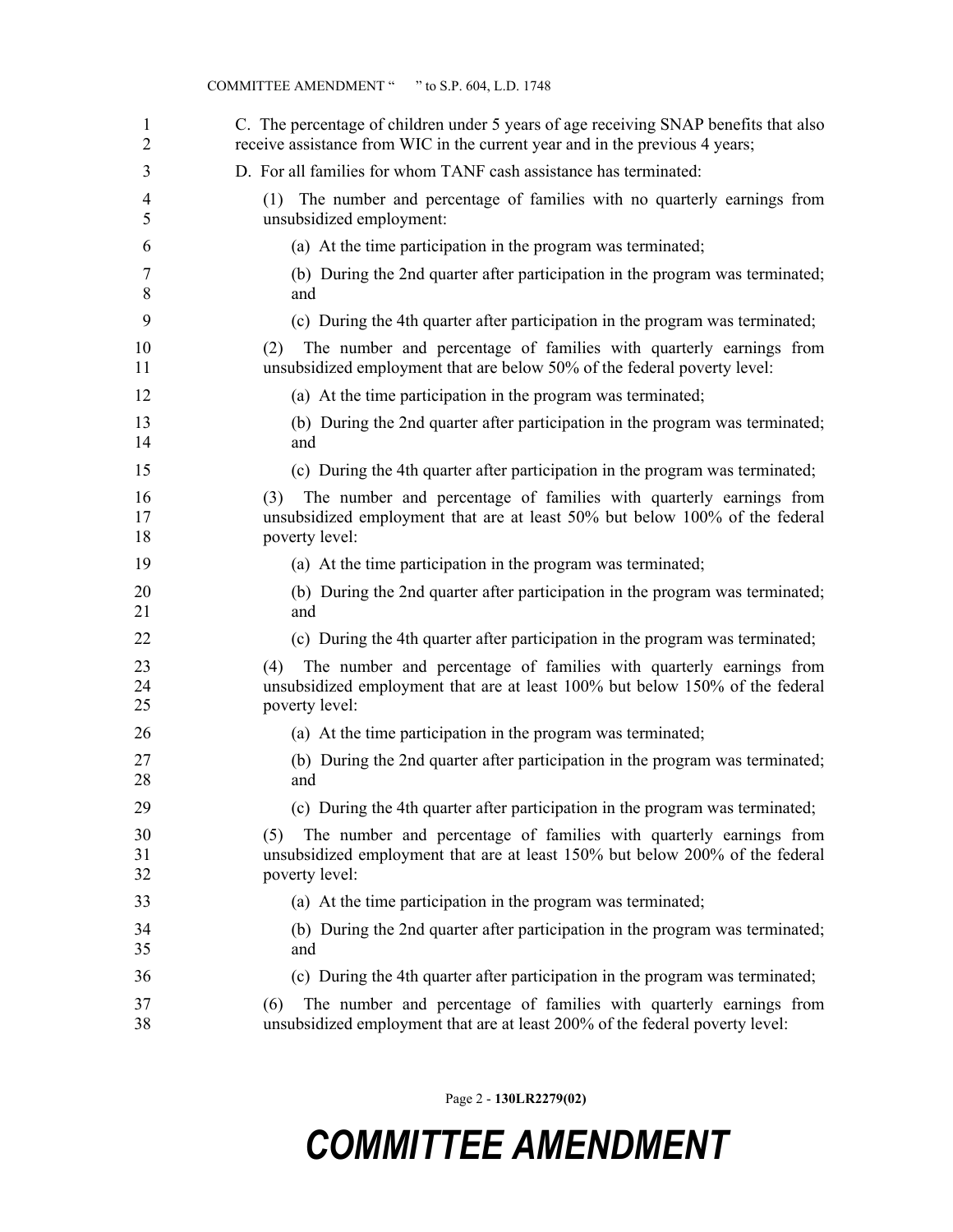| 1              | (a) At the time participation in the program was terminated;                                                                                                                  |
|----------------|-------------------------------------------------------------------------------------------------------------------------------------------------------------------------------|
| $\overline{2}$ | (b) During the 2nd quarter after participation in the program was terminated;                                                                                                 |
| 3              | and                                                                                                                                                                           |
| $\overline{4}$ | (c) During the 4th quarter after participation in the program was terminated;                                                                                                 |
| 5              | (7) The mean and median income of families with no quarterly earnings from                                                                                                    |
| 6              | unsubsidized employment:                                                                                                                                                      |
| 7              | (a) At the time participation in the program was terminated;                                                                                                                  |
| 8              | (b) During the 2nd quarter after participation in the program was terminated;                                                                                                 |
| 9              | and                                                                                                                                                                           |
| 10             | (c) During the 4th quarter after participation in the program was terminated;                                                                                                 |
| 11             | and                                                                                                                                                                           |
| 12             | (8) The number and percentage of families receiving income from the federal                                                                                                   |
| 13             | supplemental security income program or federal social security disability benefits:                                                                                          |
| 14             | (a) At the time participation in the program was terminated;                                                                                                                  |
| 15             | (b) During the 2nd quarter after participation in the program was terminated;                                                                                                 |
| 16             | and                                                                                                                                                                           |
| 17             | (c) During the 4th quarter after participation in the program was terminated;                                                                                                 |
| 18             | E. Cumulative data on the highest level of educational attainment of adult parents or                                                                                         |
| 19             | caretaker relatives receiving TANF cash assistance and cumulative data on the highest                                                                                         |
| 20             | level of educational attainment of adult parents or caretaker relatives whose                                                                                                 |
| 21             | participation in the program was terminated in the prior year;                                                                                                                |
| 22             | F. The ratio of persons receiving SNAP benefits to the total number of potentially                                                                                            |
| 23             | eligible persons; the ratio of persons 60 years of age or older receiving SNAP benefits                                                                                       |
| 24             | to the total number of potentially eligible persons 60 years of age or older; the ratio of                                                                                    |
| 25             | nonelderly persons with a disability receiving SNAP benefits to the total number of                                                                                           |
| 26             | potentially eligible nonelderly persons with a disability; and the ratio of children under                                                                                    |
| 27             | 18 years of age receiving SNAP benefits to the total number of potentially eligible                                                                                           |
| 28             | children under 18 years of age;                                                                                                                                               |
| 29             | G. The number and percentage of adult parents or caretaker relatives who have                                                                                                 |
| 30             | children in the household and who are receiving SNAP benefits, grouped by highest                                                                                             |
| 31             | level of educational attainment of the adult parent or caretaker relative;                                                                                                    |
| 32             | H. The ratio of people participating in the MaineCare program, by eligibility group, to                                                                                       |
| 33             | the total number of potentially eligible persons within each group;                                                                                                           |
| 34             | I. The number and percentage of applications received by the department for the                                                                                               |
| 35             | MaineCare program and the children's health insurance program as defined in section                                                                                           |
| 36             | 3174-X, subsection 1, paragraph A, by eligibility group, that are processed in less than                                                                                      |
| 37             | 24 hours; that are processed within one to 7 days; that are processed within 8 to 30                                                                                          |
| 38             | days; that are processed within 31 to 45 days; and that are processed more than 45 days                                                                                       |
| 39             | after receipt;                                                                                                                                                                |
| 40<br>41       | The average waiting times, by month, for a person calling the department's call<br>J.<br>center to speak to a person, not including an interactive voice response system; and |

COMMITTEE AMENDMENT " " to S.P. 604, L.D. 1748

Page 3 - **130LR2279(02)**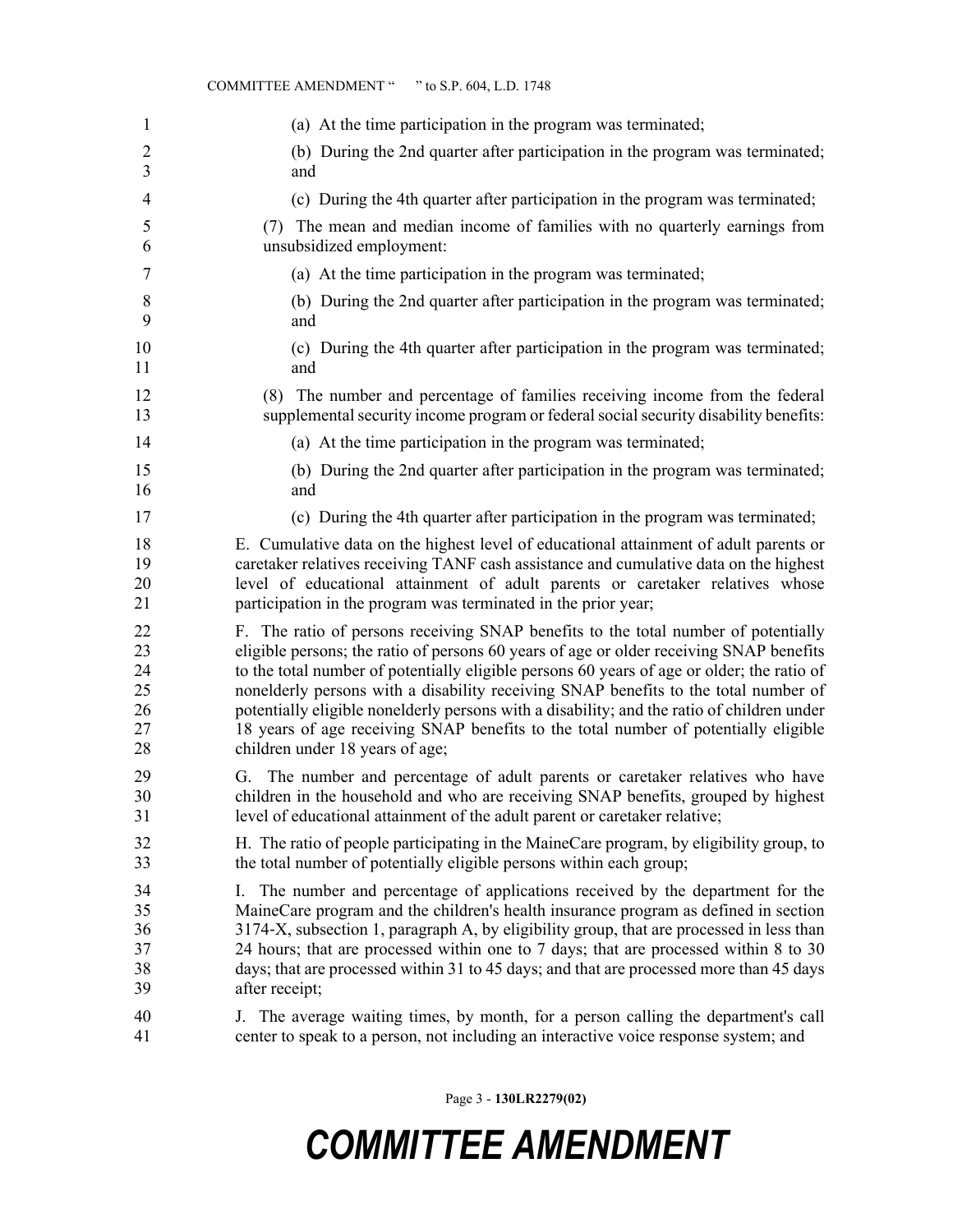1 K. The number and percentage, by month, of telephone calls to the department's call 2 center that are terminated by a caller prior to the caller's speaking to a person, not 3 including an interactive voice response system.

#### 4 **Sec. 3. 22 MRSA §3109, sub-§2-A** is enacted to read:

5 **2-A. Survey experiences of TANF and ASPIRE-TANF participants.** Beginning in 6 calendar year 2024 and biennially thereafter, the department shall conduct a survey of 7 TANF and ASPIRE-TANF participants and compile the answers to include in its biennial 8 report for the following year pursuant to subsection 3. The department shall select a 9 representative sample of current TANF and ASPIRE-TANF participants and a 10 representative sample of TANF and ASPIRE-TANF participants whose participation in 11 TANF was terminated in the previous year and whose contact information remains 12 available to the department's office for family independence. The department shall survey 13 the selected samples of participants using an anonymized survey. The department shall 14 provide the opportunity to respond orally to the survey for participants who request 15 interpreter services or another reasonable accommodation. Information about the 16 participants is confidential. The department may use funds from the federal Temporary 17 Assistance for Needy Families block grant to contract for this work. The survey topics 18 must include, but are not limited to:

- 19 A. Administrative burdens faced by ASPIRE-TANF participants;
- 20 B. Availability of interpretation and translation services;
- 21 C. Experiences of discrimination based on racial or ethnic identity, sex, gender 22 identity, sexual orientation, ability or disability status, religion, national origin or 23 marital status;
- 24 D. Availability of education and training programs, including postsecondary 25 programs, and staff knowledge of and referrals to appropriate programs and services;
- 26 E. Availability of adequate support services, including but not limited to child care 27 and transportation, and recommendations for other support services needed but not 28 available;
- 29 F. Overall experiences and recommendations for improvement of ASPIRE-TANF; and
- 30 G. Optional demographic questions, including but not limited to geographic location, 31 racial or ethnic identity, sexual orientation, gender identity, disability, religion, national 32 origin, marital status and need for interpretation and translation services.
- 33 **Sec. 4. 22 MRSA §3109, sub-§3,** as enacted by PL 2019, c. 485, §1, is repealed 34 and the following enacted in its place:

35 **3. Measuring the effect of department initiatives to improve child and family**  36 **economic security; reports.** The department shall submit biennial reports, in accordance 37 with this subsection, to the joint standing committee of the Legislature having jurisdiction 38 over health and human services matters that analyze TANF's and ASPIRE-TANF's impact 39 on family economic security, including increased ability to meet basic needs, improved 40 education levels and increased income.

#### 41 A. No later than January 15, 2023, the department shall present the data collected 42 pursuant to subsection 2 along with an assessment of how these measures can be 43 improved. The department shall also identify any obstacles to improving economic

Page 4 - **130LR2279(02)**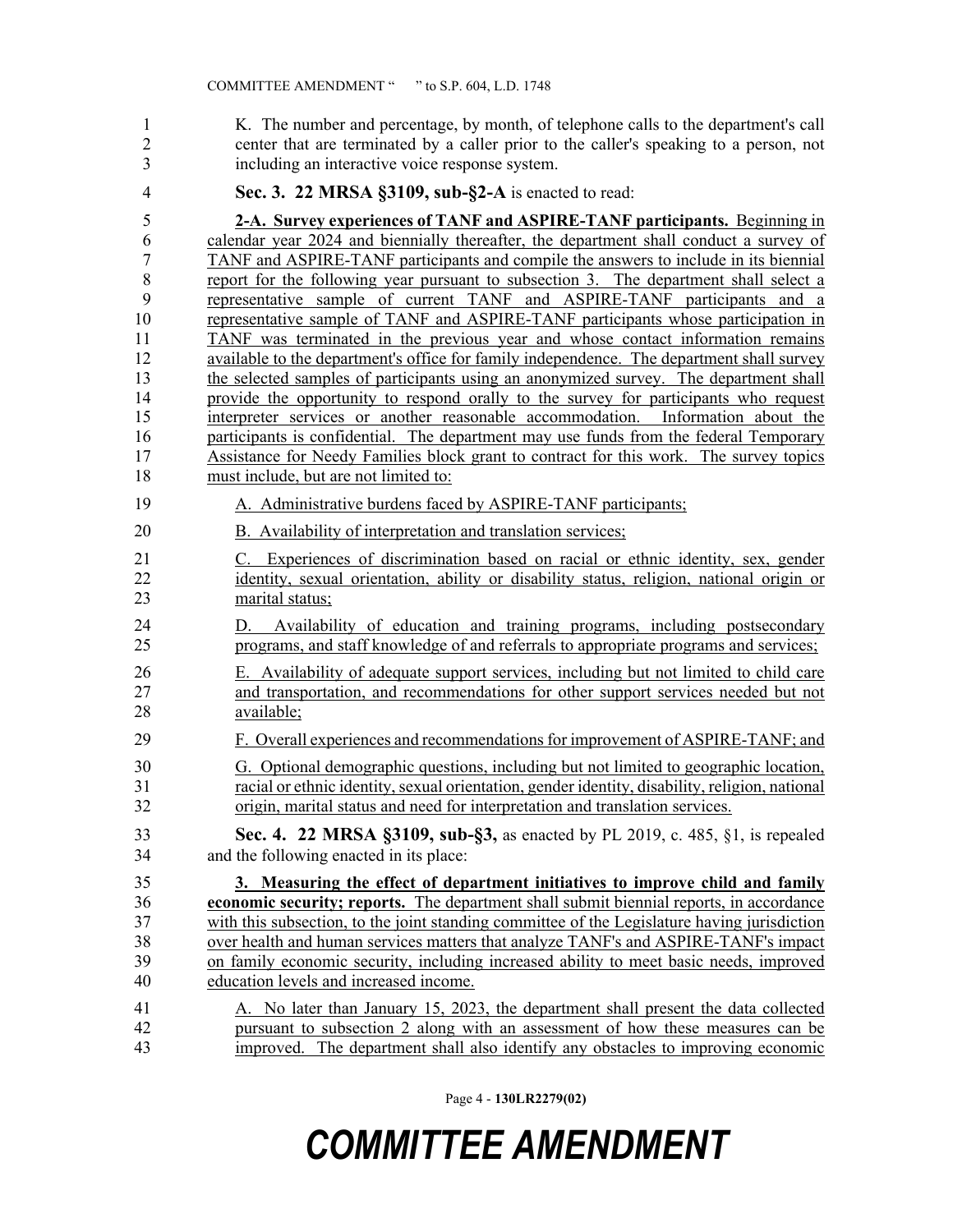security for children, families and individuals, which must include an analysis of how methods for determining TANF eligibility may be changed to increase the number of 46 children under poverty eligible to receive assistance, and make recommendations for addressing those obstacles, which may include improved coordination between state agencies. The department shall convene a representative group of current and former TANF and ASPIRE-TANF participants who volunteer to review the data collected 50 pursuant to subsection 2. This group must have the opportunity to create a separate 51 report making recommendations to improve economic security for children, families and individuals, which may also be presented by the group to the joint standing 53 committee of the Legislature having jurisdiction over health and human services matters. 12 This paragraph is repealed January 30, 2023. 13 B. Beginning January 15, 2025, and biennially thereafter, the department shall present 14 the data collected pursuant to subsection 2 and the survey responses compiled pursuant 15 to subsection 2-A along with an assessment of how these data measures can be 16 improved. The department shall also identify any obstacles to improving economic 17 security for children, families and individuals and make recommendations for 18 addressing those obstacles, which may include improved coordination between state 19 agencies. The department shall convene a representative group of current and former 20 TANF and ASPIRE-TANF participants who volunteer to review the data collected 21 pursuant to subsection 2 and the anonymized survey data collected pursuant to 22 subsection 2-A. This group must have the opportunity to create a separate report 23 making recommendations to improve economic security for children, families and 24 individuals, which may also be presented by the group to the joint standing committee 25 of the Legislature having jurisdiction over health and human services matters. 26 For all reports required pursuant to this subsection, the joint standing committee's review 27 must include the opportunity for public comment, and the joint standing committee may 28 introduce any legislation that is considered necessary to address barriers faced by the 29 department in improving economic security for children, families and individuals in this 30 State. 31 **Sec. 5. 22 MRSA §3762, sub-§1, ¶A-1** is enacted to read: 32 A-1. "Culturally and linguistically appropriate services" means services that are 33 designed to serve culturally diverse populations in their preferred languages; function 34 effectively within the context of cultural beliefs, behaviors and needs presented by 35 TANF and ASPIRE-TANF participants and their communities; contribute to a work 36 environment that supports diversity; promote community engagement; build trust and 37 relationships with TANF and ASPIRE-TANF participants; actively support and enable 38 TANF and ASPIRE-TANF participants to make informed choices; and value and 39 facilitate the exchange of information with TANF and ASPIRE-TANF participants. 40 **Sec. 6. 22 MRSA §3762, sub-§1, ¶G** is enacted to read: 41 G. "Trauma-informed services" means services that acknowledge and are informed by 42 the widespread impact of trauma and recognize the potential paths for recovery; 43 recognize the unique signs and symptoms of trauma in clients, families and staff; 44 respond by fully integrating knowledge about trauma into policies, procedures and 45 practices; and seek to actively avoid retraumatization. 1 2 3 4 5 6 7 8 9 10 11

Page 5 - **130LR2279(02)**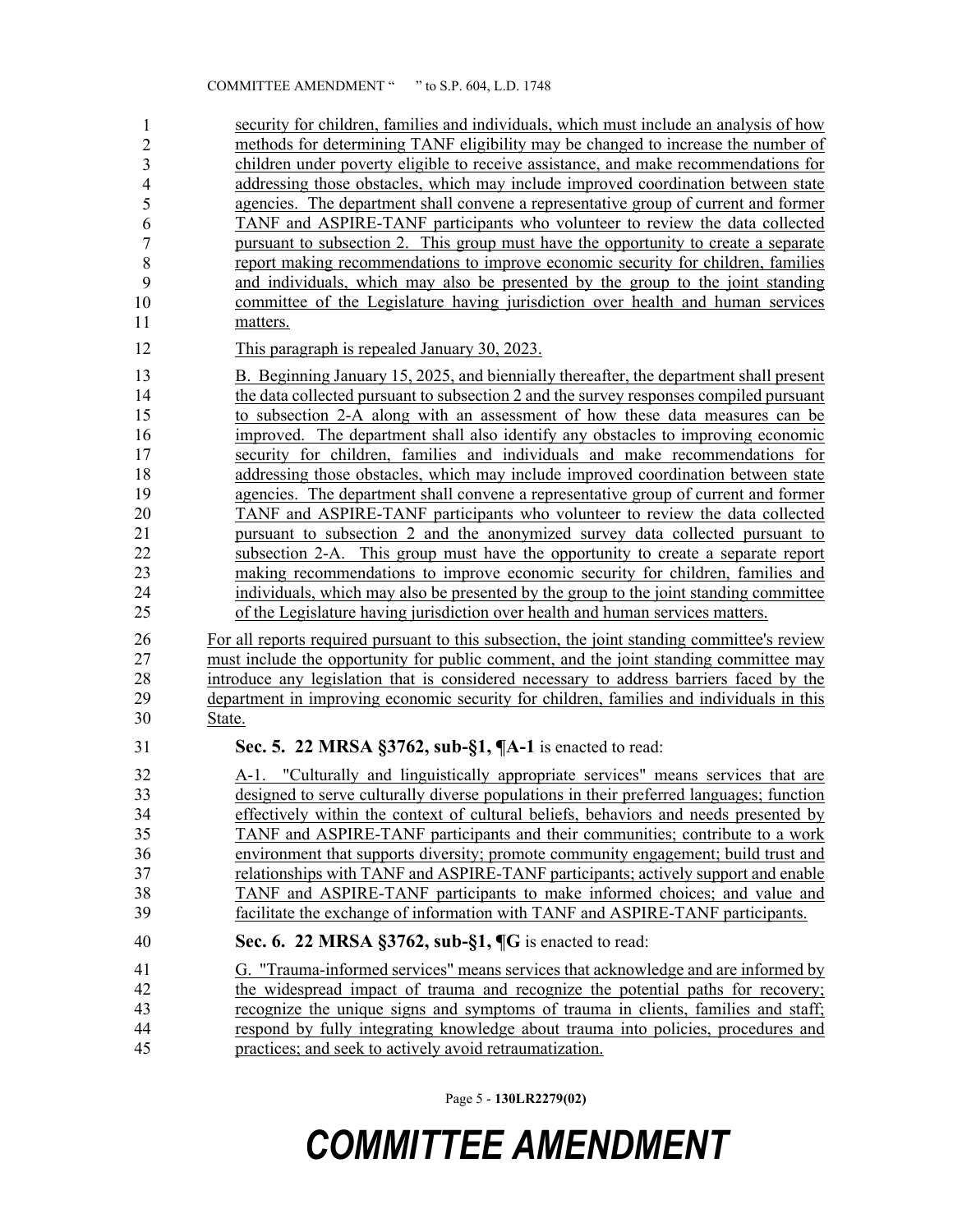1 **Sec. 7. 22 MRSA §3762, sub-§21** is enacted to read: 2 **21. Duty to provide culturally and linguistically appropriate and trauma-**3 **informed services.** The department shall work with all TANF and ASPIRE-TANF 4 participants to provide culturally and linguistically appropriate services and trauma-5 informed services to assist each family in obtaining the services and skills necessary to 6 sustain economic stability and opportunity after leaving TANF. Each TANF and ASPIRE-7 TANF participant must be screened to identify any need for culturally or linguistically 8 appropriate or trauma-informed services. If such a need is identified, the department shall 9 use appropriate methods and techniques to work with the participant to develop goals that 10 reflect, to the greatest extent possible, the preferences of the participant and individualized 11 plans that address the participant's situation and barriers to sustained economic stability. 12 The department shall work with TANF and ASPIRE-TANF participants to connect them 13 with appropriate programs and services available to help the families attain and sustain 14 economic stability and to ensure the well-being of the children.

15 **Sec. 8. 22 MRSA §3788, sub-§1-A,** as enacted by PL 1997, c. 530, Pt. A, §26, is 16 amended to read:

17 **1-A. Information about and application for Parents as Scholars Program.** When 18 there are fewer than 2,000 enrollees in the Parents as Scholars Program under chapter 19 1054‑B, the department shall inform all persons applying for ASPIRE-TANF and all 20 ASPIRE-TANF participants reviewing or requesting to amend their education, training or 21 employment program under ASPIRE-TANF of the program Parents as Scholars Program 22 and shall offer them the opportunity to apply for the program. The department shall assist 23 persons who apply for ASPIRE-TANF and participants seeking to matriculate for 24 postsecondary education, including through appropriate referrals for remedial services or 25 financial aid assistance, and shall assist persons with the provision of ASPIRE-TANF 26 services for which they are eligible.

27 **Sec. 9. 22 MRSA §3788, sub-§6,** as amended by PL 2009, c. 291, §9, is further 28 amended to read:

29 **6. Education, training and employment services.** The ASPIRE-TANF program 30 must make available a broad range of education, training and employment services in 31 accordance with section 3781‑A, subsection 3 and the federal Personal Responsibility and 32 Work Opportunity Reconciliation Act of 1996, Public Law 104-193, 110 Stat. 2105 and 33 the federal Deficit Reduction Act of 2005, Public Law 109-171, 120 Stat. 4. These services 34 and activities must include all of those services and activities offered by the Additional 35 Support for People in Retraining and Employment Program on October 1, 1989, except in 36 2-year and 4-year postsecondary education and except as provided in chapter 1054‑B. This 37 section does not prohibit the department from purchasing equivalent services from 38 providers other than those from whom those services were purchased on October 1, 1989. 39 When a particular approved education or training service is available at comparable quality 40 and cost, including the cost of support services, and the implementation of the family 41 contract would not be unreasonably delayed, the program participant may choose to enroll 42 for that service with the provider of that person's preference. If this decision is not mutually 43 agreed to by the participant and the case manager, the decision must be reviewed by the 44 case manager's supervisor. These services do not must include reimbursement for the cost 45 of tuition or, mandatory fees and the cost of transcripts or transferring credits for

Page 6 - **130LR2279(02)**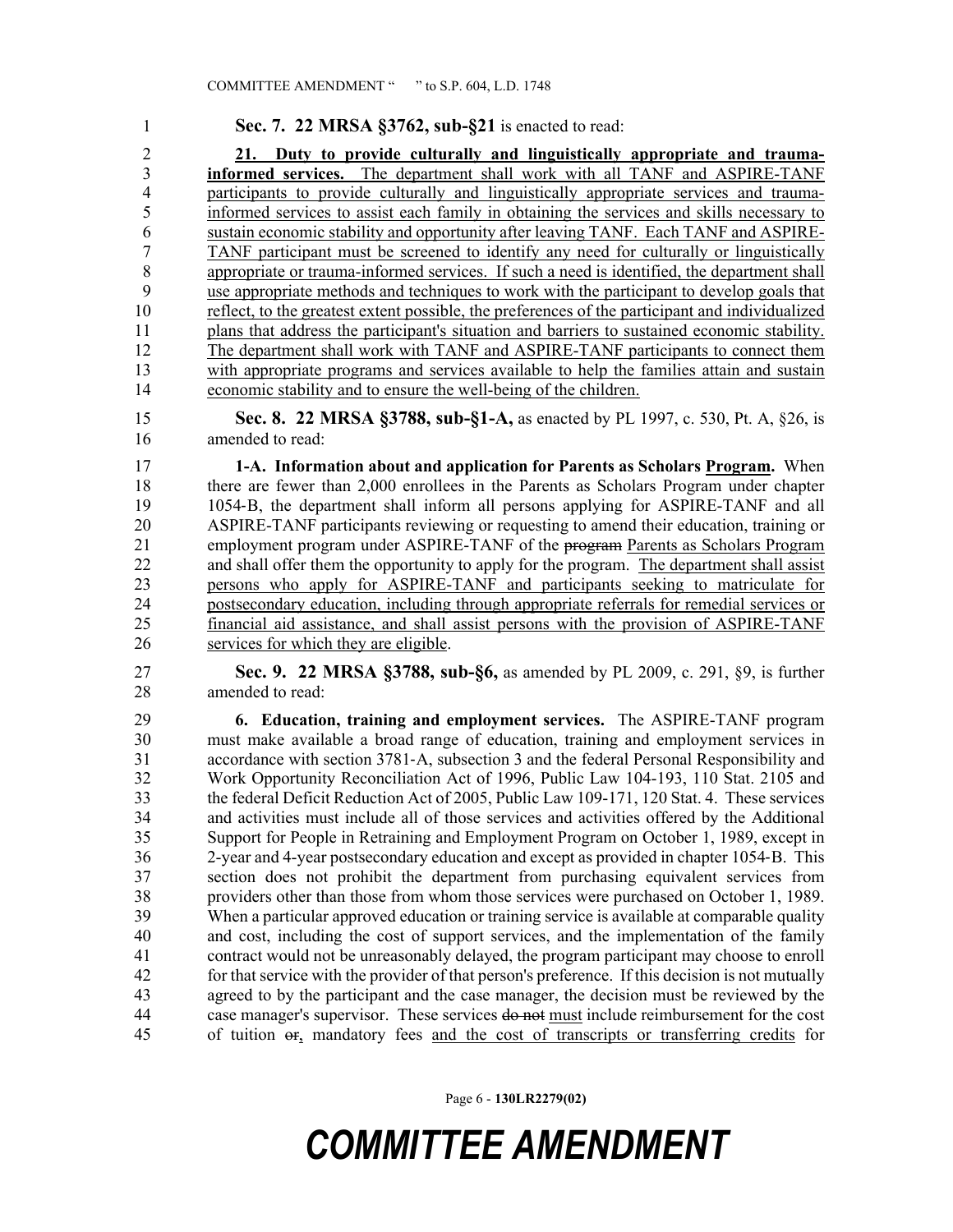| 1              | postsecondary education unless: when the participant has exhausted any available              |  |
|----------------|-----------------------------------------------------------------------------------------------|--|
| $\overline{2}$ | educational funding to complete the participant's family contract, in accordance with         |  |
| 3              | department rules.                                                                             |  |
| 4              | A. The participant is unable to secure other educational funding needed to complete           |  |
| 5              | the participant's family contract due to:                                                     |  |
| 6              | (1) Poor credit as determined by the educational funding source; or                           |  |
| 7              | (2) The consideration by the educational funding source of resources from past                |  |
| 8              | years that are not actually available to the participant;                                     |  |
| 9              | B. In the determination of the department, failure to pay the tuition or fee would result     |  |
| 10             | in higher ASPIRE-TANF program costs to achieve the participant's approved goal; or            |  |
| 11             | C. The participant meets an exception specified in rules adopted by the department.           |  |
| 12             | When a substantially similar postsecondary education or training program of comparable        |  |
| 13             | quality is available at both a public and private institution, within a reasonable commuting  |  |
| 14             | distance for the participant, the department may choose to approve the program offered at     |  |
| 15             | the public institution if the participant's program can be completed at less cost at the      |  |
| 16             | institution.                                                                                  |  |
| 17             | Sec. 10. 22 MRSA §3788, sub-§6-A is enacted to read:                                          |  |
| 18             | 6-A. Parents as Scholars Program prematriculation services. The department shall              |  |
| 19             | assist ASPIRE-TANF participants interested in applying for the Parents as Scholars            |  |
| 20             | Program under chapter 1054-B to prepare to matriculate, including enrolling participants      |  |
| 21             | or preparing participants for enrollment in a program providing remedial services necessary   |  |
| 22             | for matriculation; identifying the strengths, needs and barriers faced by participants; and   |  |
| 23             | making referrals to programs qualified to assist participants with the services, supports,    |  |
| 24             | education, training and accommodations needed to reduce or overcome barriers to               |  |
| 25             | enrollment in the Parents as Scholars Program. The department shall cover the cost of         |  |
| 26             | support services in accordance with this section needed for any activity under this           |  |
| 27             | subsection included in the family contract. Any hours spent preparing for matriculation       |  |
| 28             | under this subsection, including, but not limited to, exploring educational opportunities and |  |
| 29             | financial aid options and applying for educational programs or financial aid, must be         |  |
| 30             | considered hours of participation in ASPIRE-TANF for the purposes of participation under      |  |
| 31             | chapter 1053-B. These hours may also be counted for federal participation as allowable by     |  |
| 32             | federal law.                                                                                  |  |
| 33             | Sec. 11. 22 MRSA §3790, sub-§1, as amended by PL 2003, c. 20, Pt. K, §14, is                  |  |
| 34             | further amended to read:                                                                      |  |
| 35             | <b>1.</b> Established. The department shall establish a student financial aid program based   |  |
| 36             | on need for up to 2000 participants known as the Parents as Scholars Program, referred to     |  |
| 37             | in this section as the "program," to aid needy students who have dependent children and       |  |
| 38             | who are matriculating in postsecondary undergraduate 2-year and 4-year degree-granting        |  |
| 39             | education programs. Enrollees in the program must be provided with a package of student       |  |
| 40             | aid that includes aid for living expenses equivalent to that provided pursuant to chapter     |  |
| 41             | 1053-B, medical assistance pursuant to chapter 855 and services and benefits at least         |  |
| 42             | equivalent to those provided pursuant to chapter 1054-A and to participants in the Higher     |  |
| 43             | Opportunity for Pathways to Employment Program pursuant to chapter 1054-C. A family           |  |

Page 7 - **130LR2279(02)**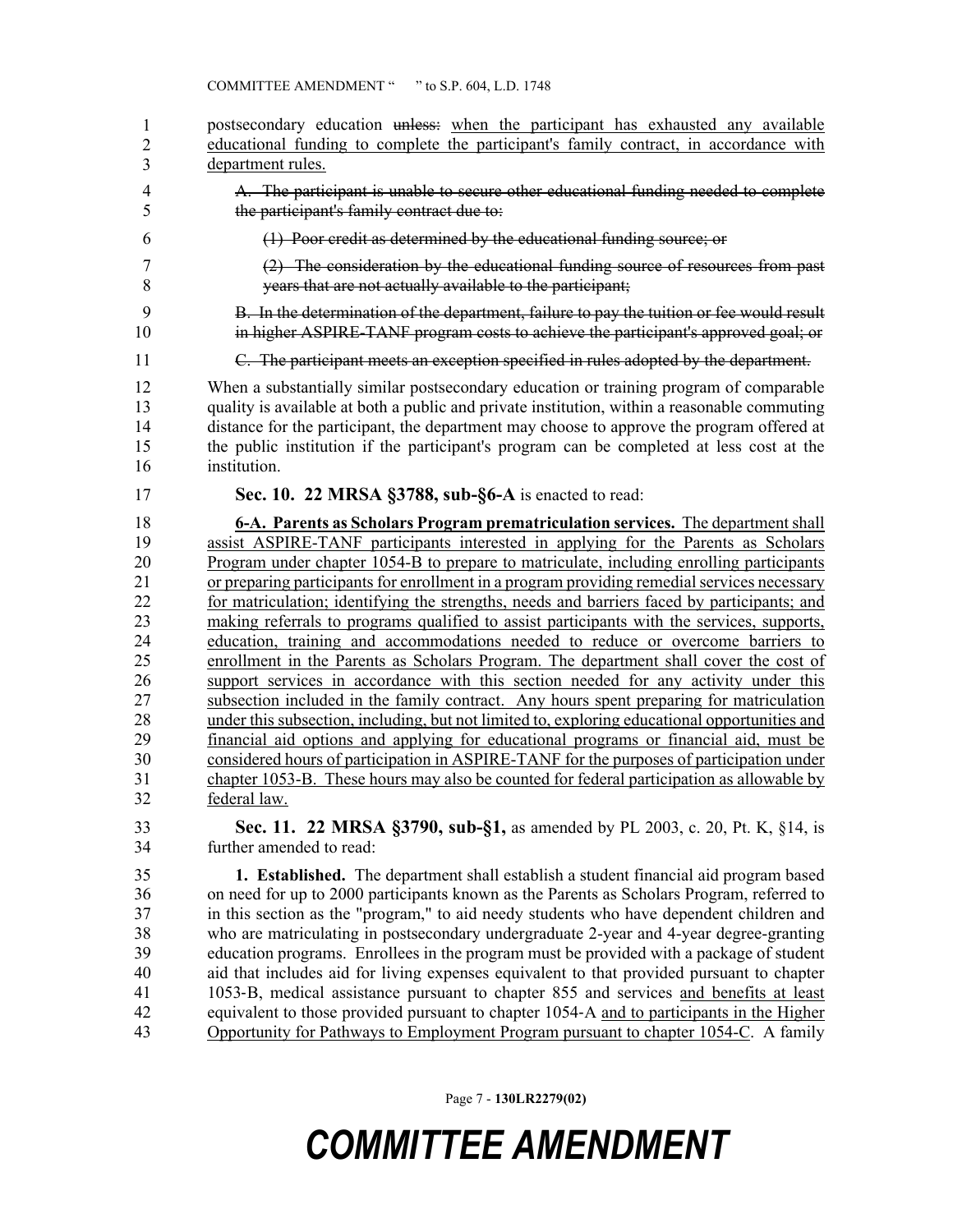44 that ceases to receive aid under this chapter as a result of increased child support or increased hours of, or increased income from, employment is eligible to receive transitional support services in accordance with section  $3762$ , subsection 8. The program must be supported with funds other than federal block grant funds provided under the United States Social Security Act, Title IV-A, except that federal funds may be used in accordance with federal law if their use does not result in the imposition of conditions of participation or program requirements other than those established by this chapter. 1 2 3 4 5 6 7

8 **Sec. 12. 22 MRSA §3790, sub-§3,** as repealed and replaced by PL 1999, c. 407, 9 §1, is amended by enacting a new 2nd blocked paragraph to read:

10 For the purposes of this subsection, study hours are counted as 3 times the number of hours 11 of classroom instruction, which may include virtual instruction. These study hours are not 12 required to be scheduled or supervised. A participant is deemed to meet the participation 13 requirements of this subsection if the participant, in order to improve the participant's 14 academic performance or to improve the participant's attendance or to more appropriately 15 meet the needs of the participant's family, has chosen to matriculate less than full-time but 16 at least half-time, as defined by acceptance to and official registration of at least a half-time 17 study by the training or educational institution.

18 **Sec. 13. 22 MRSA §3790-A, sub-§2-A** is enacted to read:

19 **2-A. Coordination with state educational institutions and programs.** The 20 department shall consider a referral from an educational institution or program that is part 21 of the University of Maine System; the Maine Community College System; Jobs for 22 Maine's Graduates, established in Title 20-A, chapter 226; an adult education program<br>23 established pursuant to Title 20-A, chapter 315; or the career centers established by the established pursuant to Title 20-A, chapter 315; or the career centers established by the 24 Department of Labor as an application for the Higher Opportunity for Pathways to 25 Employment Program as long as, in accordance with department rules, the referral is 26 submitted by a qualified person at the institution or program on a form provided by the 27 department for this purpose and signed by the prospective student expressing a desire to 28 enroll in the Higher Opportunity for Pathways to Employment Program. The department 29 shall notify these institutions and programs of the opportunity to refer prospective students 30 in accordance with this subsection and make available to prospective students and these 31 institutions and programs referral forms to serve as applications for purposes of this 32 subsection.

33 **Sec. 14. Improve application processes for postsecondary education**  34 **programs.** In order to improve access to postsecondary certificate and degree programs 35 through the ASPIRE-TANF program under the Maine Revised Statutes, Title 22, chapter 36 1054-A; the Parents as Scholars Program under chapter 1054-B; the Higher Opportunity 37 for Pathways to Employment Program under chapter 1054-C; the Competitive Skills 38 Scholarship Program under Title 26, chapter 25, subchapter 5; and other programs 39 providing similar opportunities, the Department of Health and Human Services, the 40 Department of Education, the Department of Labor, the University of Maine System and 41 the Maine Community College System shall work together to explore the feasibility of 42 creating a single application for persons expressing a desire to enroll in postsecondary 43 education and training programs to be available from the departments and at relevant 44 educational institutions and programs, including, but not limited to, the University of Maine 45 System, the Maine Community College System, adult education programs established

Page 8 - **130LR2279(02)**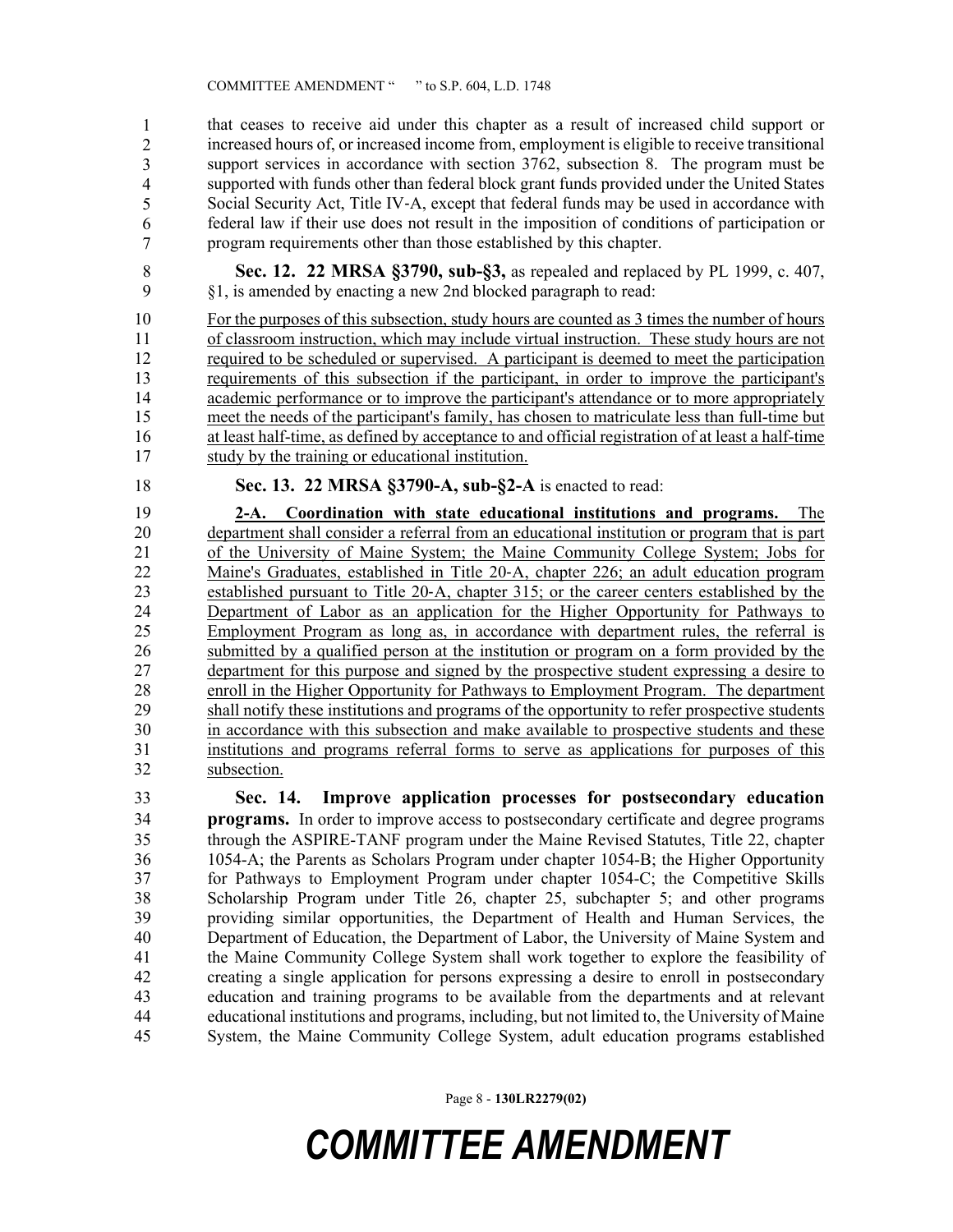pursuant to Title 20-A, chapter 315 and the career centers established by the Department 47 of Labor. The Department of Health and Human Services, the Department of Education, the Department of Labor, the University of Maine System and the Maine Community 49 College System shall identify opportunities for an individual to initiate an application, with the departments coordinating and facilitating the application for the correct program based 51 on the applicant's interests and program eligibility requirements. 1 2 3 4 5 6

7 By February 1, 2024, the Department of Health and Human Services, the Department 8 of Education, the Department of Labor, the University of Maine System, the Maine 9 Community College System and adult education programs established pursuant to Title 10 20-A, chapter 315 shall provide a written status update for the joint standing committee of 11 the Legislature having jurisdiction over health and human services matters regarding the 12 feasibility of facilitating applications for postsecondary education programs. This written 13 status update must include any needs, financial, technological or otherwise, identified to 14 achieve this type of enhanced coordination and strategies to meet those needs. The joint 15 standing committee may introduce any legislation that it considers necessary in response 16 to this status update to the Second Regular Session of the 131st Legislature.

17 **Sec. 15. Rulemaking.** No later than October 1, 2023, the Department of Health and 18 Human Services shall adopt rules to implement this Act. Rules adopted pursuant to this 19 section are routine technical rules as defined in the Maine Revised Statutes, Title 5, chapter 20 375, subchapter 2-A. For the purposes of Title 22, section 3762, subsection 1, paragraph 21 A-1, section 3762, subsection 1, paragraph G and section 3762, subsection 21, in advance 22 of rulemaking, the department shall consult with current and former participants in the<br>23 Temporary Assistance for Needy Families program under Title 22, chapter 1053-B and 23 Temporary Assistance for Needy Families program under Title 22, chapter 1053-B and 24 consider their recommendations.

25 **Sec. 16. Appropriations and allocations.** The following appropriations and 26 allocations are made.

#### 27 **HEALTH AND HUMAN SERVICES, DEPARTMENT OF**

- 28 **Additional Support for People in Retraining and Employment 0146**
- 29 Initiative: Provides allocation for required program changes to child care hours and 30 allowable tuition.

| 31<br>32 | <b>FEDERAL BLOCK GRANT FUND</b><br>All Other                                                                                                          | 2021-22<br>SO.   | 2022-23<br>\$2,023,570 |
|----------|-------------------------------------------------------------------------------------------------------------------------------------------------------|------------------|------------------------|
| 33<br>34 | FEDERAL BLOCK GRANT FUND TOTAL                                                                                                                        | SO.              | \$2,023,570            |
| 35       | <b>Office for Family Independence Z020</b>                                                                                                            |                  |                        |
| 36<br>37 | Initiative: Provides appropriations and allocations to establish one Management Analyst II<br>position to handle new on-going reporting requirements. |                  |                        |
| 38<br>30 | <b>OTHER SPECIAL REVENUE FUNDS</b><br><b>DOSITIONS</b> LEGISI ATIVE COUNT                                                                             | 2021-22<br>0.000 | 2022-23<br>1 ሰሰሰ       |

| 38 | <b>OTHER SPECIAL REVENUE FUNDS</b> | 2021-22 | 2022-23   |
|----|------------------------------------|---------|-----------|
| 39 | POSITIONS - LEGISLATIVE COUNT      | 0.000   | 1.000     |
| 40 | Personal Services                  | \$0     | \$92,085  |
| 41 | All Other                          | \$0     | \$9,966   |
| 42 |                                    |         |           |
| 43 | OTHER SPECIAL REVENUE FUNDS TOTAL  | \$0     | \$102,051 |

Page 9 - **130LR2279(02)**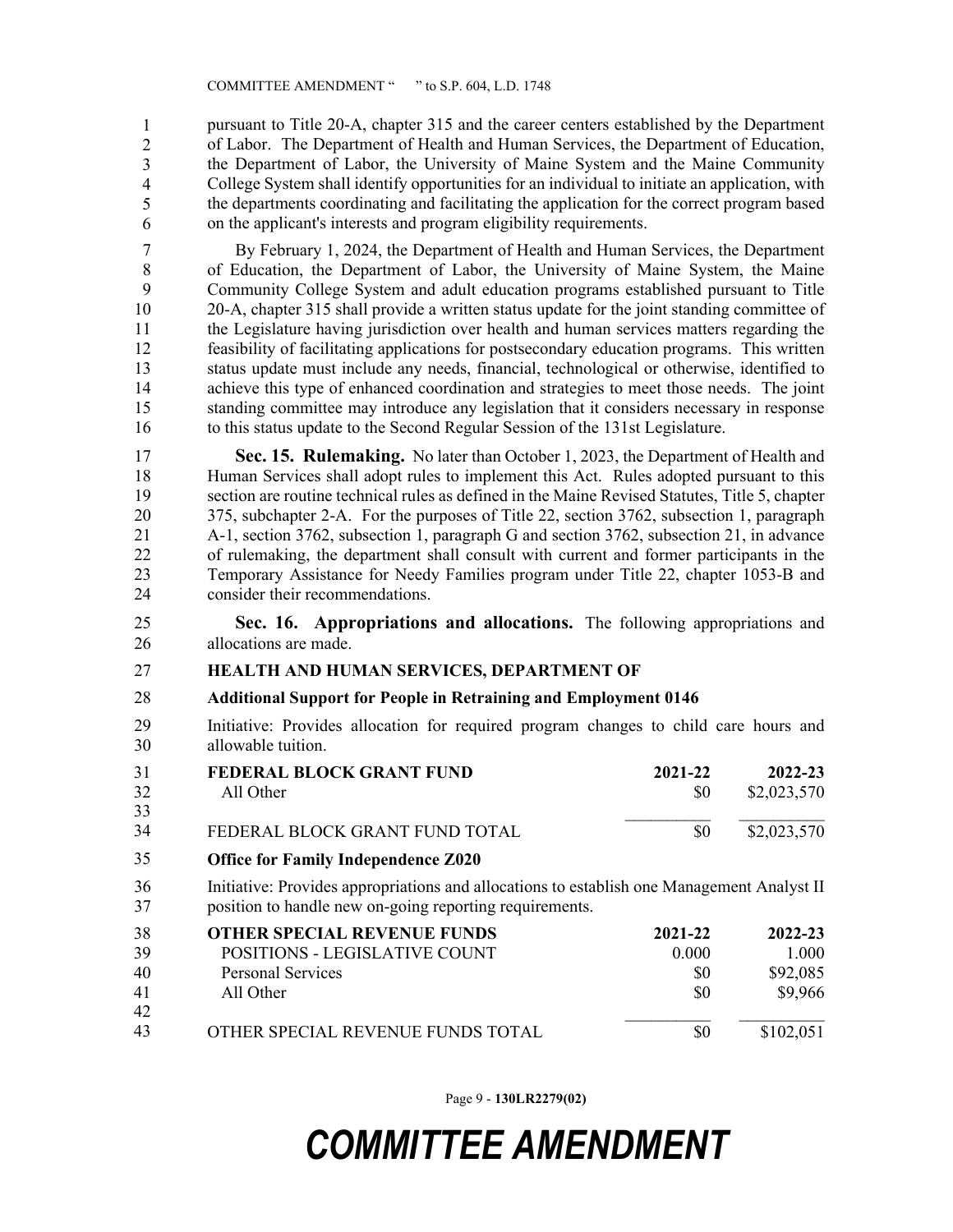| $\mathbf{1}$        |                                                                                                                                                                                        |         |             |
|---------------------|----------------------------------------------------------------------------------------------------------------------------------------------------------------------------------------|---------|-------------|
| $\overline{2}$      | <b>HEALTH AND HUMAN SERVICES,</b>                                                                                                                                                      |         |             |
| 3<br>$\overline{4}$ | <b>DEPARTMENT OF</b>                                                                                                                                                                   |         |             |
| 5                   | <b>DEPARTMENT TOTALS</b>                                                                                                                                                               | 2021-22 | 2022-23     |
| 6                   | <b>OTHER SPECIAL REVENUE FUNDS</b>                                                                                                                                                     | \$0     | \$102,051   |
| $\overline{7}$      | FEDERAL BLOCK GRANT FUND                                                                                                                                                               | \$0     | \$2,023,570 |
| 8<br>9              | <b>DEPARTMENT TOTAL - ALL FUNDS</b>                                                                                                                                                    | \$0     | \$2,125,621 |
| 10                  |                                                                                                                                                                                        |         |             |
| 11<br>12            | Amend the bill by relettering or renumbering any nonconsecutive Part letter or section<br>number to read consecutively.                                                                |         |             |
| 13                  | <b>SUMMARY</b>                                                                                                                                                                         |         |             |
| 14                  | This amendment replaces the bill, which is a concept draft. It does the following.                                                                                                     |         |             |
| 15                  | 1. It requires the addition of qualitative survey data from participants in the Temporary                                                                                              |         |             |
| 16                  | Assistance for Needy Families program, or TANF, and the Additional Support for People                                                                                                  |         |             |
| 17<br>18            | in Retraining and Employment - Temporary Assistance for Needy Families program, or<br>ASPIRE-TANF, in the report that is submitted to the joint standing committee of the              |         |             |
| 19                  | Legislature having jurisdiction over health and human services matters pursuant to the                                                                                                 |         |             |
| 20                  | Maine Revised Statutes, Title 22, section 3109. It changes the report from an annual report                                                                                            |         |             |
| 21                  | to a biennial report beginning January 15, 2023.                                                                                                                                       |         |             |
| 22                  | 2. It requires the Department of Health and Human Services to provide culturally and                                                                                                   |         |             |
| 23                  | linguistically appropriate and trauma-informed services to TANF and ASPIRE-TANF                                                                                                        |         |             |
| 24<br>25            | recipients. It requires the rule-making process to implement these services to include<br>consultation with current and former TANF and ASPIRE-TANF participants.                      |         |             |
| 26                  | 3. It requires the department to assist ASPIRE-TANF participants seeking to                                                                                                            |         |             |
| 27                  | matriculate in postsecondary education through the Parents as Scholars Program with                                                                                                    |         |             |
| 28                  | access to remedial services, financial assistance and the provision of ASPIRE-TANF                                                                                                     |         |             |
| 29<br>30            | services. Services must include reimbursement for tuition, fees and transcript costs. Hours<br>spent preparing for matriculation are considered hours of participation in ASPIRE-TANF. |         |             |
| 31                  | 4. It creates parity between the Parents as Scholars Program and the Higher                                                                                                            |         |             |
| 32                  | Opportunity for Pathways to Employment Program by making services and benefits                                                                                                         |         |             |
| 33                  | equivalent between the programs and by requiring, for both programs, that study hours be                                                                                               |         |             |
| 34                  | counted for 3 hours for every one hour of classroom instruction and options for half-time                                                                                              |         |             |
| 35                  | study be made available. It also modifies program requirements regarding how study hours                                                                                               |         |             |
| 36                  | and half-time enrollment are counted.                                                                                                                                                  |         |             |
| 37<br>38            | It provides that a referral from the University of Maine System, the Maine<br>5.<br>Community College System, Jobs for Maine's Graduates, adult education programs and                 |         |             |
| 39                  | Department of Labor career centers must be considered an application for the Higher                                                                                                    |         |             |
| 40                  | Opportunity for Pathways to Employment Program as long as the referral is submitted by                                                                                                 |         |             |
| 41                  | a qualified person and on a form provided for this purpose and signed by the student.                                                                                                  |         |             |
| 42                  | 6. It requires the Department of Health and Human Services, the Department of Labor,                                                                                                   |         |             |
| 43                  | the Department of Education, the University of Maine System and the Maine Community                                                                                                    |         |             |

Page 10 - **130LR2279(02)**